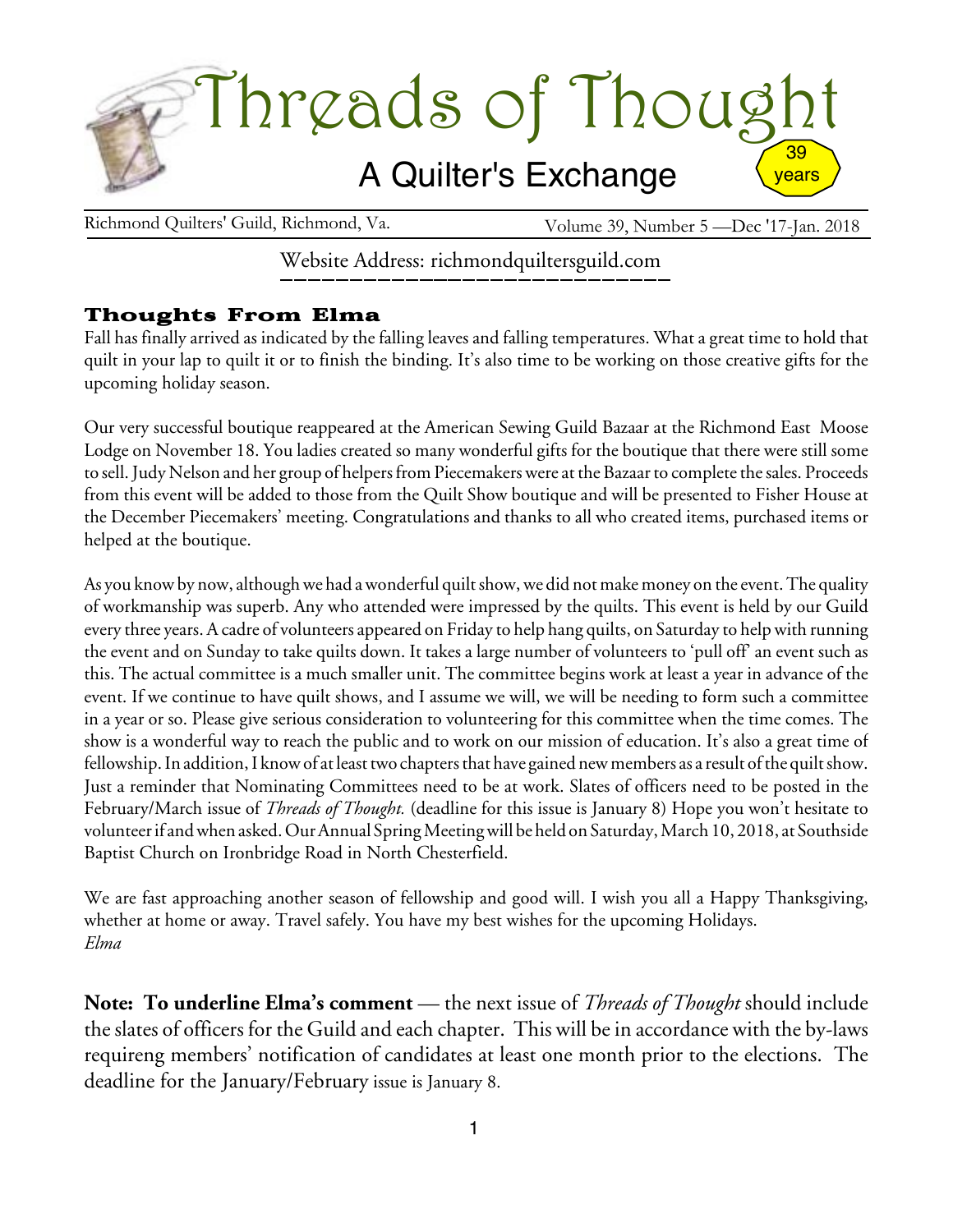# Is This Yours?

When I brought home some of the Mid-Atlantic Challenge pieces from the quilt show, I found tucked in the pile this little ID tag. If it is yours, let me know and I'll get it back to you.

*Ann Shibut*

# Nancy Zieman Dies

We learned on Tuesday, November 14, of the death at age 64 of Nancy Zieman, host of PBS's "Sewing With Nancy" show since 1982. In September Nancy had announced her retirement two years after the diagnosis of osteoscarcoma. With help, she continued recording programs during this time. Her final episode is called "I Sew For Fun" and will be aired in the future.

Nancy's programs in the early years focussed on sewing clothing, but more recently she included quilting techniques.

### Another Tip from an Old Magazine

To make the perfect, strong handle for a quilted bag wrap a strip of fabric around non-roll elastic and top- =stitch it down both sides and in the center. You might want to turn under the edge that will be the top fold to eliminate any fraying and to give a neater look.



## Va Quilt Museum News

20% off on Sales at the Museum Gift Shop November 25 - December 16. This is a chance to get some money on holiday shopping. (This sale does not include consignment items)l

Needs; The Museum always welcomes volunteers. Contact the Volunteer Coordinator at vqmcolunteer @gmail.com

Shelving units are needed to provide better storage for the growing collection. If you can help, contact Gloria Comstock at curator![vaquiltmuseum.org](http://vaquiltmuseum.org)

If you will be in the Winchester area on December 3 the Museum will be holding a Comfort and Joy Quilt Turning Tea (similar to the one held in Richmond earlier this year) at the Grand Ballroom ofthe GeorgeWashington Hotel inWinchester 1-3 pm. Tickets \$40. for more information visit website VQM Events:Comfort & Joy Tea or purchase tickets at Eventbrite.

Threads of Thought is published 6 times a year by the Richmond Quilters' Guild. Send news items, inquiries, advertisements and suggestions to the editor, Ann Shibut, at 804 Derby Drive, Richmond, VA 23229 *or* use e-mail: ashibut@comcast.net. Telephone: 741-1374 or cell, 276-591-8546. Newsletter deadline: 2nd Monday of the month. For changes of address please notify your chapter treasurer.

| <b>Richmond Quilters' Guild Officers</b> |                        |                                    |
|------------------------------------------|------------------------|------------------------------------|
| President                                | Elma Cooper            | 320-8773 or elmacooper@gmail.com   |
| Vice President                           | Debbie Quitiquit       | 749-3470 or quitiquilt@hotmail.com |
| Secretary                                | Brenda White           | 836-5876 or bwhite45@comcast.net   |
| Treasurer                                | Anne C. Wright         | 520-1426 or anneqlt@aol.com        |
| Asst. Treas.                             | <b>Sharon Gallegos</b> | 382-7536 or sgg7777@aol.coms       |
| Prog. Chair                              | Linda Dunn             | 323-3739 or pjdunn2@earthlink.net  |
| Asst. Program                            |                        |                                    |
| Web-masster                              | Marina Hernandez       | rvaguild@gmail.com                 |

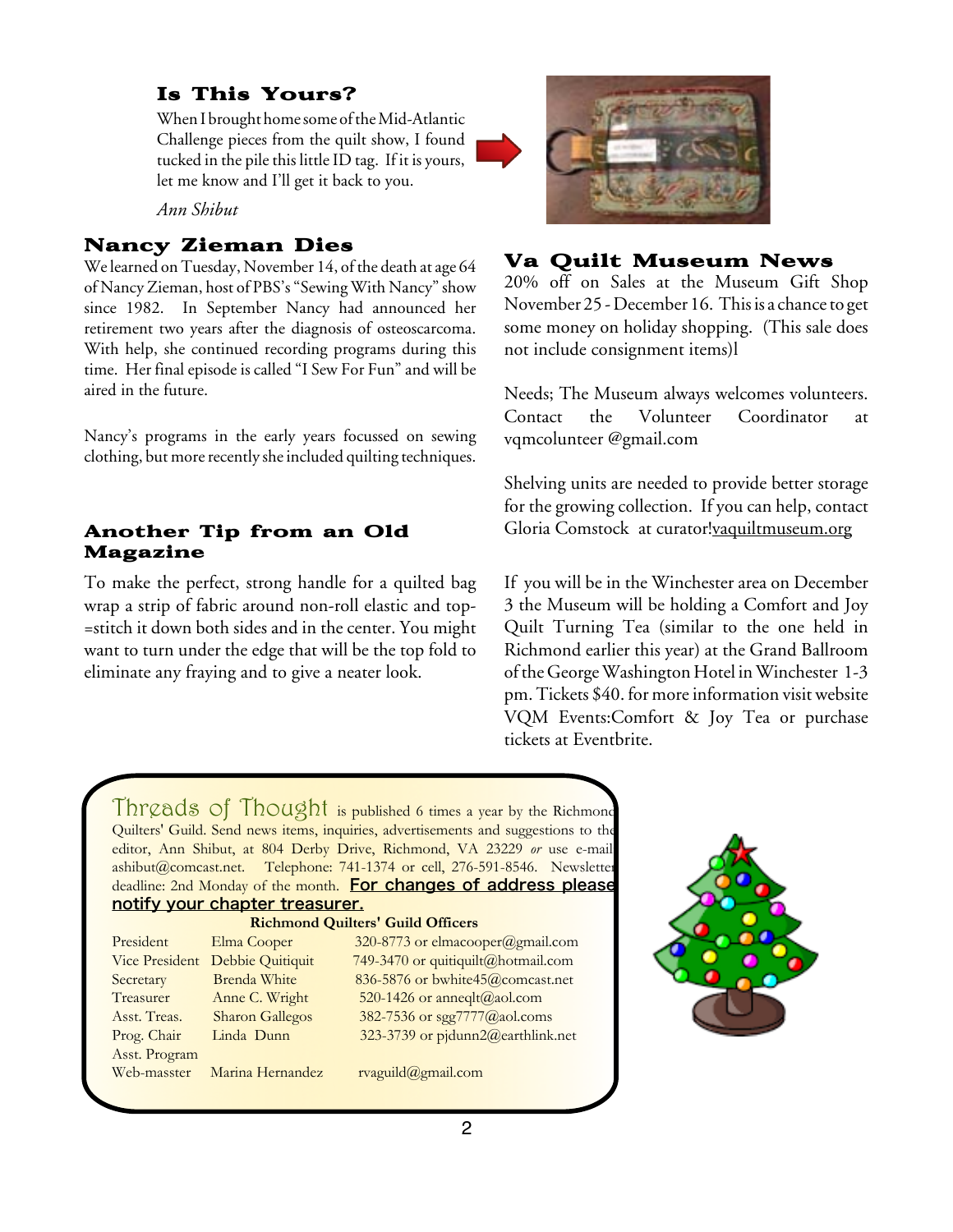# Chapter News

#### Bits and Pieces

Bits & Pieces will meet at 6:30 p.m. on Tuesday, December 12th at Laurel Hill United Methodist Church in Varina. We



will have our annual holiday Potluck Dinner and NICU quilt drive. Feel free to bring a covered dish and, more importantly, bring yourself to share with our fellowship! Please bring any completed pillow cases, NICU quilts, and charity items. Don't forget Show n' Tell!

Bits & Pieces will meet at 7:00 p.m. on Tuesday, January 9th at Laurel Hill United Methodist Church in Varina. Anna Williams will provide a program with yet another quilt-as-you go technique for quick quilts! Please bring any completed pillow cases and charity items. Don't forget Show n' Tell!

*Anna Williams*

# Crazy Quilters

Crazy Quilters meets the first Tuesday of each month at 7:00 in the Mechanicsville Presbyterian Church, corner of Atlee and Signal Hill Rds. Everyone is welcome.



The December 5th program will be our annual Holiday pot luck at 6:30 instead of 7:00. After eating sumptuous food, the program will be a Chinese Gift exchange. Please bring 1 yard of quality fabric in a paper bag. Everyone is then given a number which will permit them to select a bag. After each person selects their prize the next person has the opportunity to select a new gift or the "steal" one that is already opened. Those attending have a wonderful time laughing and "stealing" others finds.

The programs for 2018 are still being discussed. Everyone is encouraged to sign up for a month to work on a program, either obtain a speaker or talk about a new technique.

*Bobbie Stein*

## Hospitality

In October Hospitality Chapter met for the first time at our new venue, Community of Grace Church at 2240 Cranbeck Road. Members are very pleased with this spacious room and ample parking .



On Dec.6 we are being challenged to put our creative talents to the test by creating an UGLY Christmas sweater/sweatshirt to wear at the meeting. Add some festive accessories and let's have some fun and some good laughs. Prizes will be awarded for the UGLY, UGLIER and UGLIEST voted on by secret ballot by attendees. All members are asked to bring a finger food to share and a Hot Chocolate Bar with all the fixings will be provided. Please note that we will also have the annual visit from the Christmas Mother, and all the charity quilts brought in December will be given to her to distribute throughout the Chesterfield/Colonial Heighrts area.

The New Year will bring programs with continued opportunities to increase our quilting knowledge with workshops for all skill levels. On Jan. 3 Barbara Carper will be our guest speaker. She is an accomplished quilter,professional educator and is a member of the Academy of Appliqué in Williamsburg. Barbara will teach a workshop following the meeting on Appliqué using her pattern called Montfort's Garden. You may sign up for the workshop at the December meeting. Information is on our website.

In October, Author/Quilter BarbaraClinelectured on Amazing Diamond Chains and later challenged and delighted participants with her workshop from In November Cheryl See showe her quilts with unbelievable detailed handwork and taught a workshop on Mirror Image Fusible Appliqué. *Sharon Gallegos*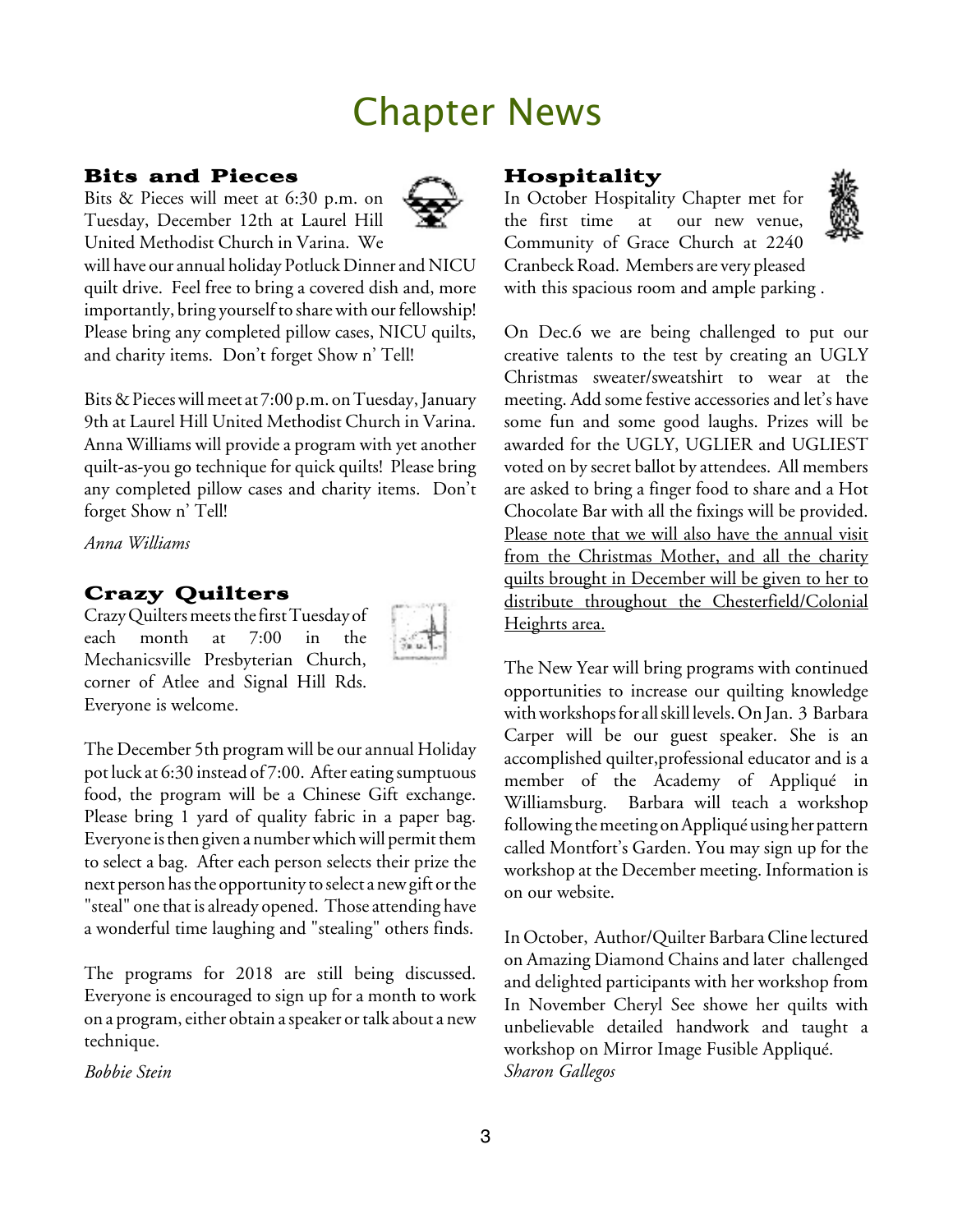# Chapter News

## James River

James River will meet on December 6th at Bon Air Christian Church starting at 6:30 pm with a pot luck dinner for Christmas.



We will have a representative from the ASK organization to receive all of our charity quilts that evening. The quilts will be given to children who receive cancer treatments at their location. We will have a ornament exchange and show and tell with a brief business meeting for December.

Our January 3rd meeting will be at the same location with refreshments starting at 6:45 pm and our program will start at 7 pm. Mr. Steve Cole will be showing us how to do maintenance on our featherweight sewing machines. Guest are invited, but please leave your machines at home. After our program we will have our business meeting and we always have a wonderful time at Show N Tell.

We look forward to the Holidays and celebrating Christmas with our families. Merry Christmas and Happy New Year from James River Heritage Group. *Lisa Adams*

# Kaffe Fasstt Came to Town

In October quilters and lovers of beautiful fabric were treated to a visit from noted quilt and fabric designer Kaffe Fassett. Following a delicious cocktail buffet he presented an entertaining lecture at the Glen Allen Fine Arts Center. The next day he offered workshops, and area quilt stores held special sales events featuring his products.

Local quilter/pattern designer Augusta Cole was one who enjoyed seeing Kaffe in person.



#### Piecemakers

Piecemakers meets the second Wednesday of each month at 10:00 am at the New Bethesda Church in



Mechanicsville. The program for December 13th is our annual Christmas Party. Please bring a dish to share for lunch. Also, bring a handmade ornament to exchange with another member at the meeting. The program for January 10th will be a trunk show and lecture on Feed SackQuilts. Please bring a Feed Sack quilt or other item to share at the meeting.

Piecemakers also meets the third Friday of each month from 9:30 am to 2:30 pm at the New Bethesda Church for a group sew day. In November chapter member Mary Noel will demonstrate a zipper cross body bag. Please plan to come and make one or come join us and bring whatever you want to work on.

*Tammy Westo*n, Program Chair

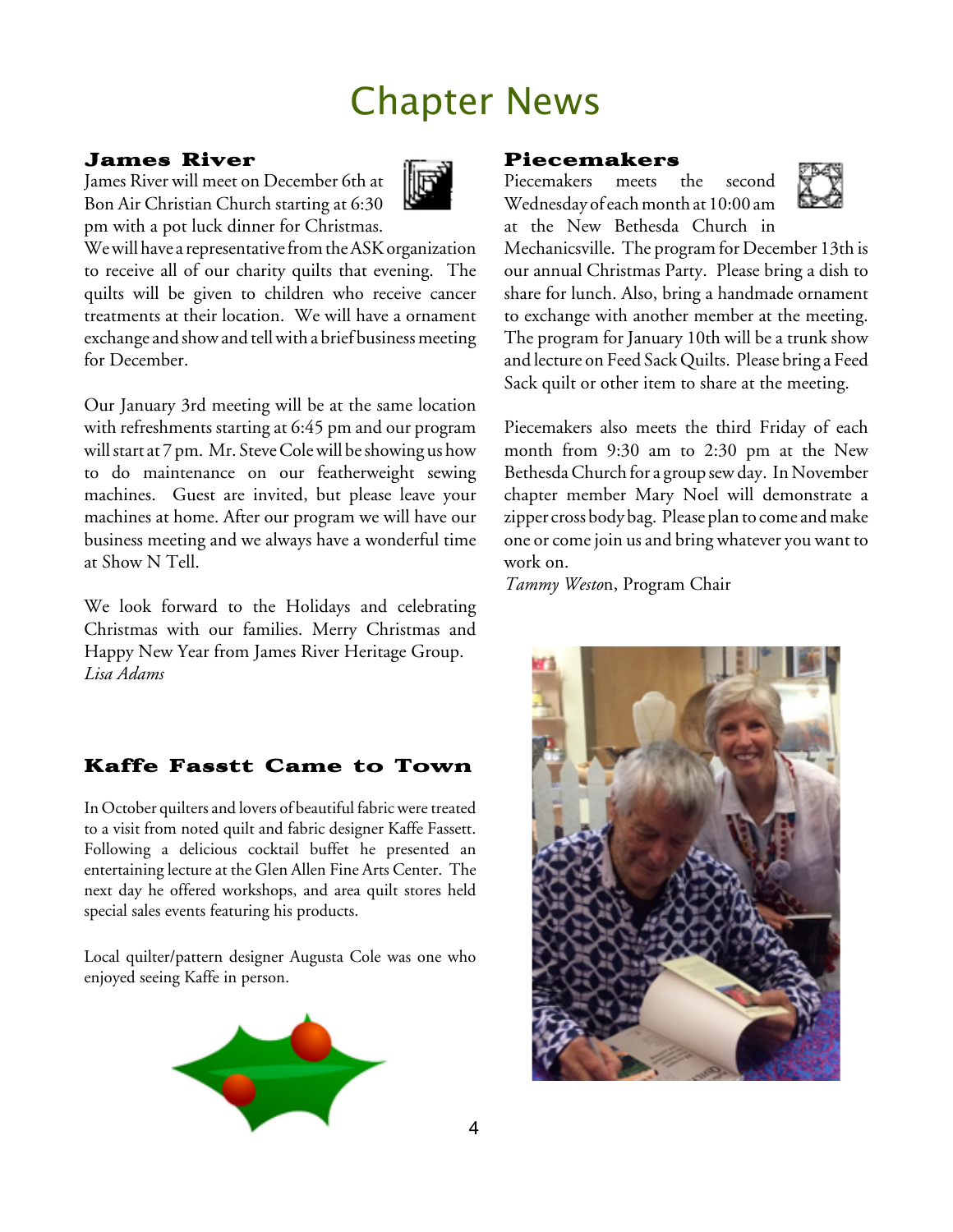#### Richmond Quilters' Guild Board Meeting Minutes

November 5, 2017 Bon Air Christian Church, Richmond, VA

The meeting was called to order at 3:00 PM by Elma Cooper who welcomed all attendees. A quorum was established. Officers present were Elma Cooper, Debbie Quitiquit, Anne Wright, Brenda White and Ann Shibut. Chapters were represented by Marguerite Harkness, Bits and Pieces: Nancy Buckland and Dorothy Griffith, Hospitality: Liz Bradshaw and Lisa Adams, James River: Deb Bosse' and Bobbie Stein, Crazy Quilters: and Brenda White and Deborah Pinion, Piecemakers.

There was a correction to the minutes of August  $6^{\text{a}}$ . Under Spring Meeting, the address of Southside Baptist Church should have read 6000 Ironbridge Rd., Richmond, VA 23234. The minutes were approved as corrected.

Treasurers' Report was presented by Anne Wright showing regular checking account balance \$8,407. 37, Quilt Show account balance of \$12, 524.50 with a total balance of \$20,931.87. A total reconciliation for the Richmond Quilt Show is attached. The treasurers report was filed for audit.

#### *Chapter Reports*:

**Bits and Pieces:** Marguerite Harkness reported their chapter has been busy with quilts for Lutherans, wheelchair bags, pillow cases for the Virginia Treatment Center for children. They've made over 2000 pillow cases.

*Crazy Quilters:* Bobbie Stein reported they had been very busy with the quilt show. They meet this Tuesday and plan to have a program on the 60 degree ruler by Tammy Weston. At this month's retreat they made charity quilts. They will continue to concentrate on their program with incarcerated youth. The Beaumont facility is now closed and inmates have moved to the Bon Air facility. Their display of quilts they've made, "We Are Somebody" will be shown at the Mid Atlantic Quilt Show.

*Hospitality:* Dorothy Griffith reported their new venue for club meetings on Cranbeck Rd. is working well. The growth of their chapter made this move necessary. Their patriotic quilts have been bound and delivered. In December the Christmas Mother will speak to their chapter and they are having an ugly t-shirt or sweater contest.

*James River:* Liz Bradshaw reported their November auction went well and earned over \$700 for their chapter. Some of the items they auctioned were pies, chocolate peanuts, sweatshirts, quilt kits, a gnome and a sewing machine. At their December meeting speaker will be from Cancer treatment center in Richmond. They will make donations at that time. *Piecemakers:* Deborah Pinion reported that the Piecemakers Retreat held at Williamsburg Christian Center wasenjoyed by the 15 members who attended. A total of 56 quilts have been made for charity and 16 NICU quilts. At Septembers' meeting Tammy Weston showed how to make Christmas ornaments. In October their annual Trash to Treasure fundraiser was held netting over \$500. In December with the Christmas celebration the check from RQG will be presented to a representative for Fisher House.

## *Special Committee Reports:*

#### \*Quilt Show:

Elma Cooper reported the attendees she spoke with at the Richmond Quilt Show gave her very positive feedback. The vendors were all delighted with their sales and some made their expenses on the first day. The cost of quilt show was higher than the income by \$3,525.98. However, we have raised over \$5,000 that will be donated to Fisher House. There were many RQG members and non-members attending. She felt we had succeeded in promoting quilts and love of quilting with the community. Bobbie commented on the loads of work many had done. Do we want to continue to have a quilt show? Will more people step up to be in charge. Everyone was asked to take these questions back to their chapter. We need more volunteers to take on jobs of responsibility. Any new ideas?

#### \*Program and Spring Meeting

The Spring Meetingwill be Saturday, March 10, 2017 at Southside BaptistChurch, 6000 Ironbridge Rd., Richmond,VA 23234. Jim and Connie Thom pson will speak and present a trunk show about Amish Quilts. They plan to charge a fee of \$250 but will then donate that fee to a charity. Schedule is as follows but subject to change.

8:30 – 9:30 Registration, 9:30 – 10:30 Welcome, announcements, install officers, 10:30 – 12:00 Program,12:00 – 1:00 Lunch. Round Robin classes afterwards.

Hospitality is working on favors to commemorate our  $40<sup>th</sup>$  anniversary.

It was decided to have members pre-register for the meeting so we will have a number to receive a gift and lunch. Handle this by email to treasurer.

(continued on next page)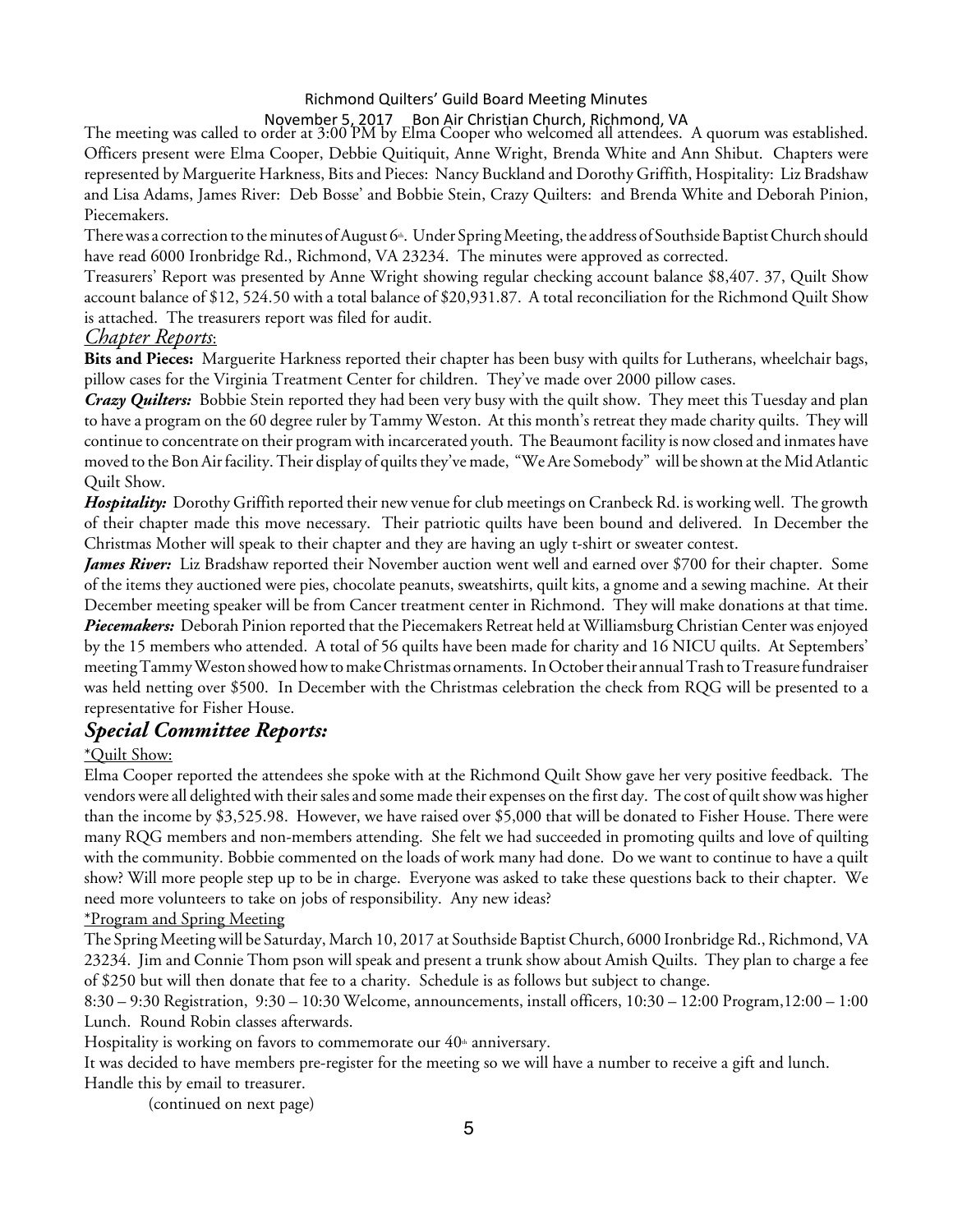(Board Minutes, continued)

\*Nominating committee

The nominating committee has been successful in filling the positions of Secretary and ProgramChairman. They still need a Treasurer.

#### **Old Business**:

Website liaison: Each chapter has a representative. We need more news and information on this website. This site is viewed by outsiders andwewant themto knowwhatwe're doing. Pictures aresent to Sandra. If you haveideas on howto improve let us know. Everyone needs to check out the website;

richmondquiltersguild.com

#### **New Business:**

#### *Tea and Quilts at Tuckahoe:*

We do not know if Tuckahoe Plantation will continue this but need to be prepared to answer. Ask the members if they're willing and interested in continuing this. Sign up members to divide the work load.

#### *Life Members:*

Chapters need to propose life member nominations to the board before the February board meeting so they can be brought before the members at the Spring Meeting.

Nancy Buckland asked for dates for the fall 2018, spring 2019, fall 2019 because commitments are handled so far in advance. It was suggested she use her own judgements when committing to speakers keeping in mind holidays ,conflicts, etc.

The meeting was adjourned.

*Brenda White*, Secretary, Richmond Quilters' Guild

## Comments From a Judge

Once again it was my privilege to work with a judge, Deb Karasik, at the Richmond Quilters Guild Show. Since there are many quilters who are afraid to enter their works in the judged category, I wanted to pass on her comments to the members of the Guild.

After arriving as we walked to the site where she's be working she asked me why we had already hung the judged quilts. When I told her that these were not to be judged but were part of the show, she was very surprised. She commented that many of those she saw should have been in the judged category, that they were exceptional. Deb told me that our show was one of the best (outstanding) small shows she has seen. You all should be proud of yourselves.

She suggested that we have more categories in the judged section including :

1) A judges' choice award for the entire show, not just the ones she judged. The one she selected as best of show was in the judged category this time but that is not always the case.

2) Best use of color - again for the whole show.

Deb, as is true of most judges today, always praises the quilter. Their comments are never negative. They offer constructive criticism which is the quickest way to help us improve our art form.

PS from Editor: Bobbie also wanted you to know that the young men who entered their quilts in our show were very pleased with the recognition and inclusion. Who knows how their lives may be changed for the better thanks to learning to quilt!

*Bobbie Stein*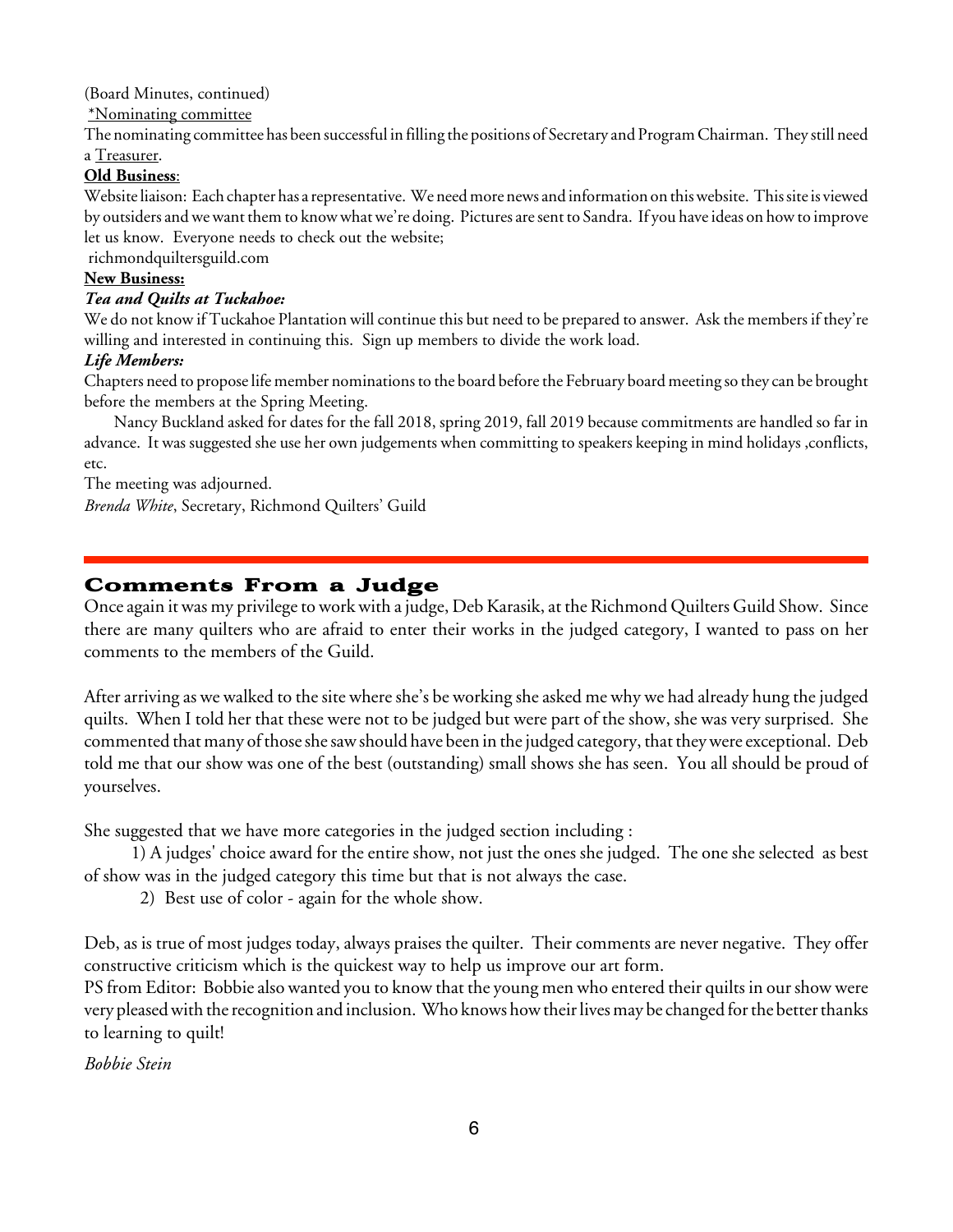#### Stats and Winners at Quilt Show

Thanks to Bobbie Stein, Mary Noel, and Polly Oliver for this information. Total admissions: 859, including pre=paids and at the door = \$5605 Fisher House Boutique Sales: \$4980. (more than double from our last show!) **THE WINNERS:** Judged Quilts Pieced: 1st Place - Mary Ellen Clark, 'A Light From Within' 2nd Place - Cathy Fibich, 'How Does Your Garden Grow?' 3rd Place - Katia Simmons, 'Memories of a Time Past' Honorable Mention - Bobbie Stein 'Japanese Fans' Honorable Mention - Susan Jinette, 'Tis the Season' Appliqued: 1st Place - Barbara Carper, 'The Caswell Quilt' 2nd Place - Barbara Carper, 'Little Red Basket' 3rd Place - Lyn Hubly, 'All Snug in Their Beds' Honorable Mention - Margaret Griffiths, 'Wool Garden 1' Innovative: 1st Place - Sandra Sims, 'Bird or Fiend' 2nd Place - Katia Simmons, 'Dress' 3rd Place - Sandra Sims, 'Hanging Out' Honorable Mention - Linda Barker, 'Vanishing Point' *Judge's Selection, Best of Show, Sandra Sims, 'Bird or Fiend'* Viewers Choice

Wearables:

1st Place: 3-way tie, Margaret Burke -' Dresses,' Mary Noel - 'Starry Starry Night',

Diane Phillips - 'Patriotic Vest'

Quilts: 1st Place : Bettie Greenwood - 'Mark's Train' 2nd Place: 2-way tie, Kathy Boschen - 'Mermaid', Susie Rikard -' Mariner's Compass'

(It's interesting to note that 70 different quilts received at least one vote for Viewer's Choice. Many different quilts were *admired and appreciated!)*

Vendors' Choice Virginia Longarm Network - Sharon Gallegos, 'Metro Rings' Quilters & Friends - Arie Brandon, 'Royal Star of Connecticut' Quilting Adventures - L.R., 'Pyramid' The Busy Bea - Linda Garland Cross, 'Petals of My Heart' The Crazy Cousin - Susie Rikard, 'Mariner's Compass' Congratulations to all the winners! And a note of apology: The Viewers Choice and Wearables ribbons did not get pinned to the winning quilts. We will get them to you either at your chapter meeting or by mail.

Gift Certificate Winners Blue Crab Quilts - Diana Molnar and Dorothy Griffith Busy Bea - Jeannie Pilant and Diane Phillips Chadwick's - Janet Bettinger and Joann Hanna Lib's Place - Kathy Boschen Material Things - Anna Helms and Susan Jinnette Millstone Quilts - Nancy Owens and Lynn Hubley Quilter's Corner - Margaret Stokely and Linda Barker Quilting Adventures - Carolyn Buckner and Marguerite Harkness Rose Patch Creations - Ann Malcolmson Stitch by Stitch - Lisa Adams and Karen Murray